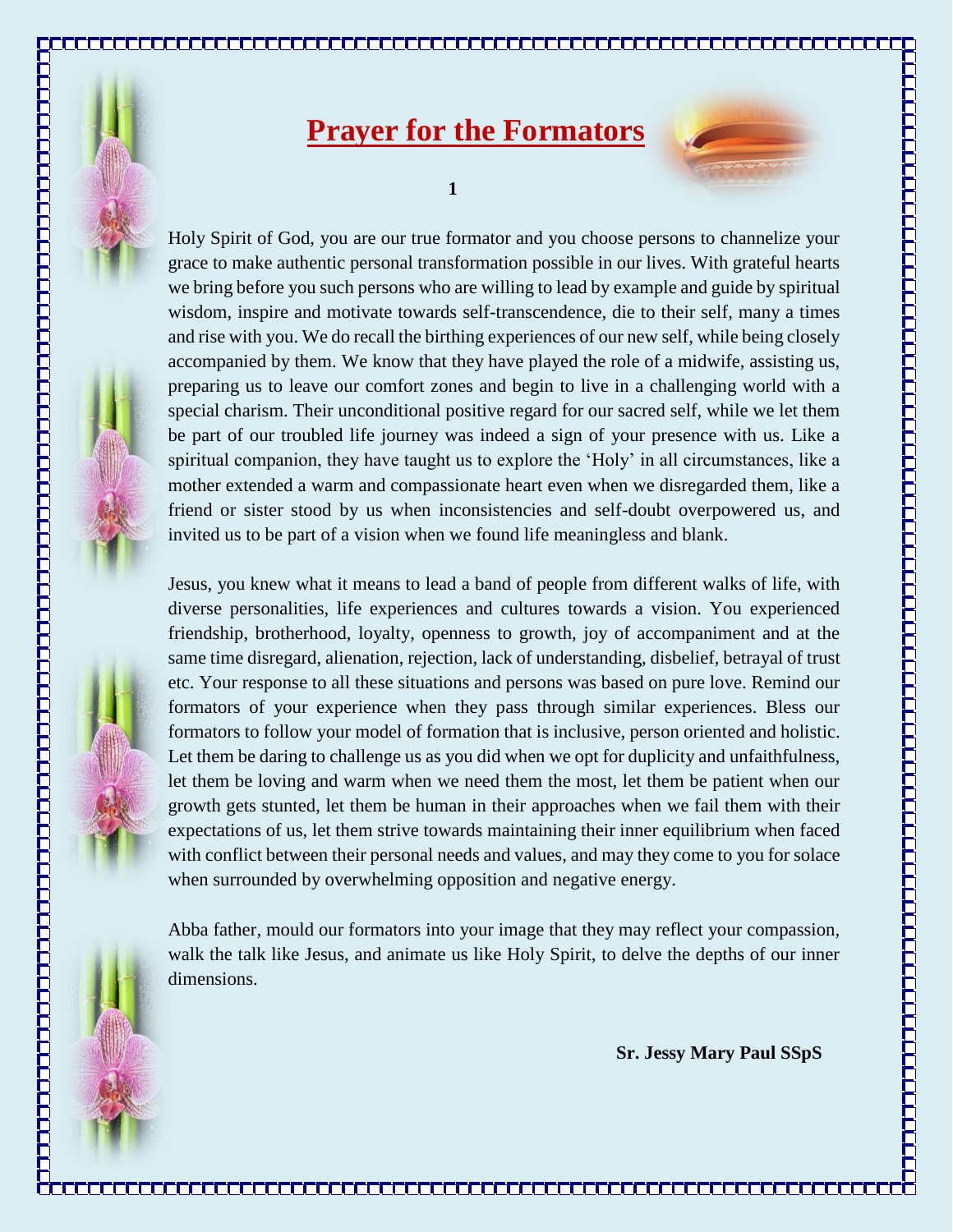

Abba Father, you have called me to give myself totally in the role of a formator to those whom you have entrusted me with. O God of love and compassion, companion on the journey, when my peace of mind and gentleness of heart slip away, holdme close to you.When I lose sight of my worthiness and inherentgoodness,hold my hand.When unrealistic expectations overshadow my joy and satisfaction, take my hand.When I forget to take a break and listen to my inner being, draw me close.When the path of life looks fruitless and deserted, when even Your presence has fled my awareness, bring me home.

Help me to see that I am never alone; I am part of all of life. Each one's joy and sorrow is my joy and sorrow; and mine is theirs. May I draw strengthfrom thisinner communion.Remind me often that you walk with me when I walk along in the cloudygreyness of life. Keep teaching me how necessary it is to care well for myself, to trust that the valley of darkness I walk through, is a part of the journey of spiritual transformation.

God of my heart, as you listen to the cries of my wounded soul, may your heart of love, be a solace to my weary heart. And may it help me to be a compassionate presencefor all who struggle in their life journey, especially those I journey with. I place my hand in yours once again and move forward with hope in your loving presence. Amen.

## **Sr. Bridgit George SSpS**

## **3**

God our creator, a formator creates and co-creates the lives of those she journeys with. Her journey is a journey to the sacred place of aperson's faith, beliefs, attitudes and values. She unfolds the multi dimensional aspects of people's lives.She walks with them closely in the thick and thin of their lives. She helps exploring their goals in life and assists them to identify the resources people havealready within. Come Spirit of God, you are the energy giver of our formators. Permeate every fibre of their being with the vitality of your presence so that they may be immersed in the power of your strength. May she be an attentive listener, a reflective person who will accept joyfully those she accompanies. May she be an expert in the field of her service enabling growth and reassuring the right direction so that persons are at their best. Amen.

<u>ta minimista mantana minimista minimista mantana minimista minimista minimista minimista minimista m</u>

 **Sr. Preethi Thomas SSpS**